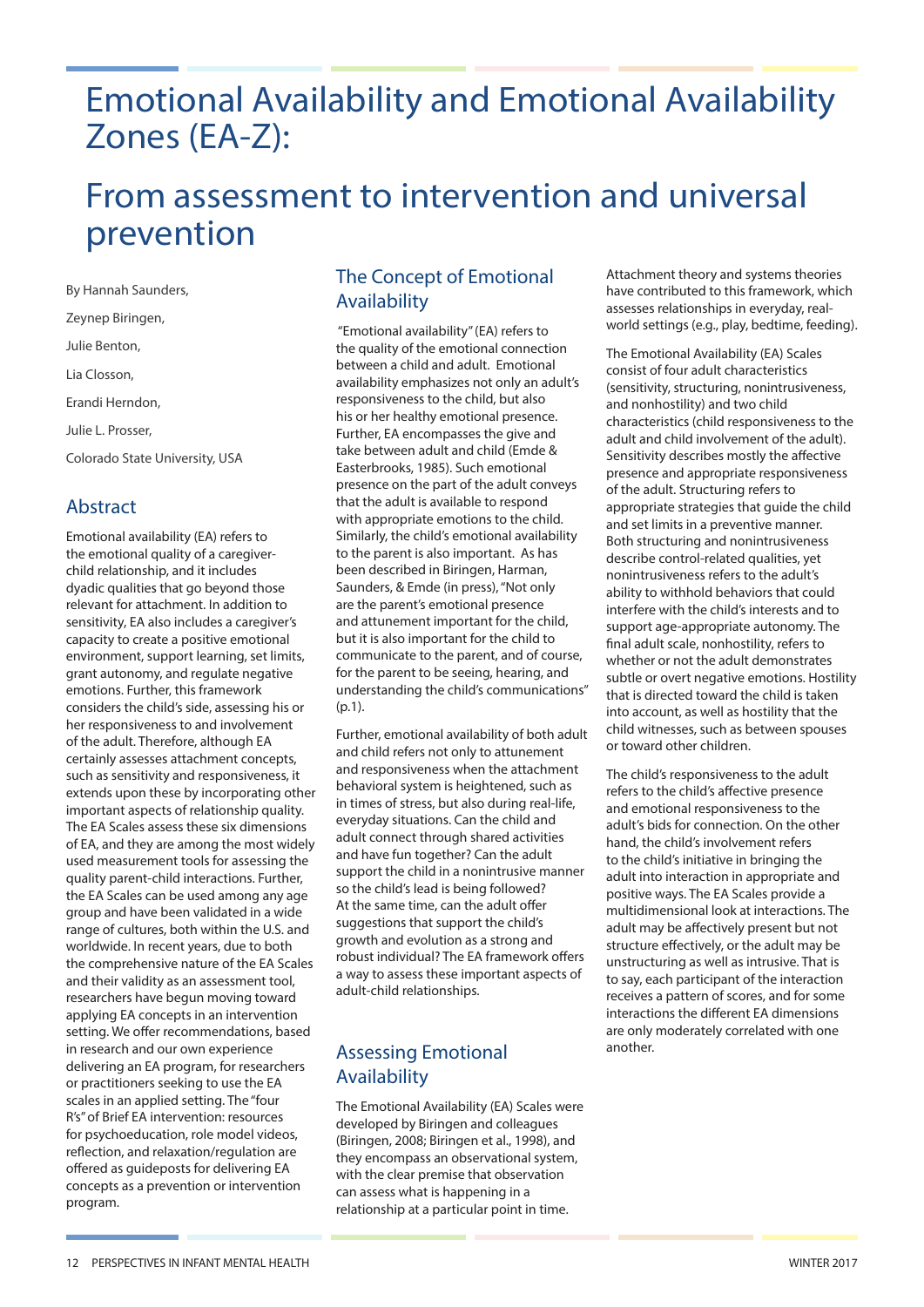## Emotional Attachment Zones (EA-Z)

Two of the components described above—adult sensitivity and child responsiveness are ways of describing attachment, and more specifically, what we refer to as "emotional attachment." Adult sensitivity is used to indicate a zone of emotional attachment for the adult and child responsiveness is used to indicate the child's zone of emotional attachment. The four zones emotional attachment for the adult are: emotionally available," "complicated," "detached," and "problematic/disturbed" (Biringen et al., 2014). These zones are patterned after the four attachment styles, secure, insecureanxious/resistant, insecure-avoidant, and insecure-disorganized, respectively (Ainsworth & Bell, 1978; Main & Soloman, 1986). The same four zones are used for the child. Further, the adult and child do not need to be in the same zone.

EA-Z is the translation of the Emotional Availability Scales into Emotional Attachment. "Emotionally available" is the high end of EA-Z and refers to an adult who is nurturing a healthy emotional connection, one where s/he is warm and tuned into the child, both verbally and nonverbally. Only the highest sensitivity scores, where the adult embodies a generally positive affective and authentic presence would be placed here. Similarly, only the highest child responsiveness scores, suggesting a healthy emotional attachment to the adult and a positive, robust, or relaxed demeanor, would be placed here.

The middle part of EA-Z refers to an overconnection or a "Complicated" emotional attachment. When an adult is sometimes but not consistently tuned in or the adult's affective presence is warm/positive, yet immature or unreal/inauthentic, then the adult is categorized as "complicated." To be placed here, the adult would need to receive a sensitivity score that is in the middle range. For a child to be placed here, the child's scores would need to be placed in the middle areas of the child responsiveness dimension, suggesting that the child may be dependent, anxious, or otherwise not relaxed and robust in his/her affective presence.

The lower end of EA-Z is referred to as "Detached." On sensitivity, scores that are lower than the middle range in sensitivity are placed here, and suggest that the adult is cool, mechanical, distant, and potentially avoidant of close emotional connection. Such an adult is still a competent caregiver, especially with respect to basic care, yet, the quality of those interactions may be

emotionally shut down or emotionally distant. Similarly, a child who is emotionally shut down, avoidant, or ignoring of close affectional ties would be placed here.

Still lower than the above would be what is referred to as "Problematic/Disturbed." This zone suggests that the adult is displaying affective presence that is odd (e.g., stillness or utter silence), does not seem to engage in a basic level of care or interaction, or may be highly intrusive and hostile (e.g. introducing violent themes). Adults with sensitivity scores in the lowest range get placed here. On the child's side, affective qualities such as dysregulation, odd behaviors (e.g., throwing himself on the ground) or emotional frailty or acting out would be placed here. Children with the lowest responsiveness scores receive EA-Z scores in this zone.

The additional EA dimensions (structuring, nonintrusiveness, nonhostility and child involvement) do not provide as much information about emotional attachment quality and, therefore, do not directly contribute to the zones of emotional attachment. Nevertheless, they hold important information regarding attachment. For example, caregiver hostility is a predictor of disorganized attachment (Lyons-Ruth, Melnick, Bronfman, Sherry, & Llanas, 2004), so it may be relevant when determining a caregiver's emotional attachment zone.

These additional caregiver and child dimensions are also important aspects of the EA system, not only because relationships occur with non-attachment figures, but also because relationship quality involves more than attachment. When a caregiver is intrusive during play interactions, she may communicate (even unwittingly) that the child is less capable. When a caregiver raises his voice during drop off at school as he realizes his son has forgotten his homework, he signals frustration with the child. When a mother raises her voice to her partner, she communicates to her son that the family is less unworthy of respect. Such ordinary daily events can be outside the traditional realm of attachment-activated times, (such as stress, illness, or danger) but they remain very important to a child's emerging sense of self.

Given the EA-Z zones and EA Scales have now been described, the question of adultchild concordance arises. Theoretically, the adult and the child can appear very different, both in terms of their EA-Z zone and their scores on the EA scales more generally. Practically, can there be an emotionally available parent in the presence of an emotionally unavailable child (e.g., Complicated, Detached, or

Problematic)? Certainly. This occurs most commonly when the parent and child do not have a shared history (such as adoptive or foster parents or parents who are parenting at a distance after separation, divorce, or deployments). For example, we know that in 22% of adoptive families, parent and child are in different attachment zones (Barone, Lionetti, Dellagiulia, Alagna, & Rigobello, 2015). Can there be an emotionally available child when the adult is not emotionally available? Again, certainly. We have seen this in the context of child care, where a child from a secure and supportive home interacts with a child care professional who is detached and unstructuring with this child and potentially with all the children in the site. Alternatively, we have seen a caring and positively expressive child care professional who interacts with and tries to draw out a cool, lonely, and withdrawn child.

The possibility of the parent and child having different perspectives of the relationship has always been viewed as a real possibility, or should have been, in the field of attachment, given no higher than moderate relations between maternal sensitivity and child-to-parent attachment (De Wolff & van IJzendoorn, 1997). When one brings in the father into the family system, the relation between his side of the relationship (that is, sensitivity) and child-to-father attachment is even more complicated than the relation of the mother's sensitivity and child-to-mother attachment (van IJzendoorn & De Wolff, 1997).

The Emotional Availability system (the EA Scales and the EA-Z) have been used heavily as an assessment tool in research. Further, cross-cultural studies have demonstrated its validity, both for subcultures within the United States and across the world (for a review, see Biringen et al., 2014). The system is also now used heavily in clinical or practice contexts, particularly by parenting evaluators (e.g., child custody, social service) and sometimes by therapists to evaluate therapy process and potential progress. At present, the system can be used for a wide developmental spectrum (at present, pregnancy-14 years) and thus has had versatile applications as an assessment tool. In addition to pure assessment for the purposes of accountability or to assess clinical outcomes, some have used it to enhance the training of therapists, workshop facilitators, or supervisors of evidence-based practices and programs (e.g., Parents Under Pressure) (Harnette & Dawe, personal communication, 2015).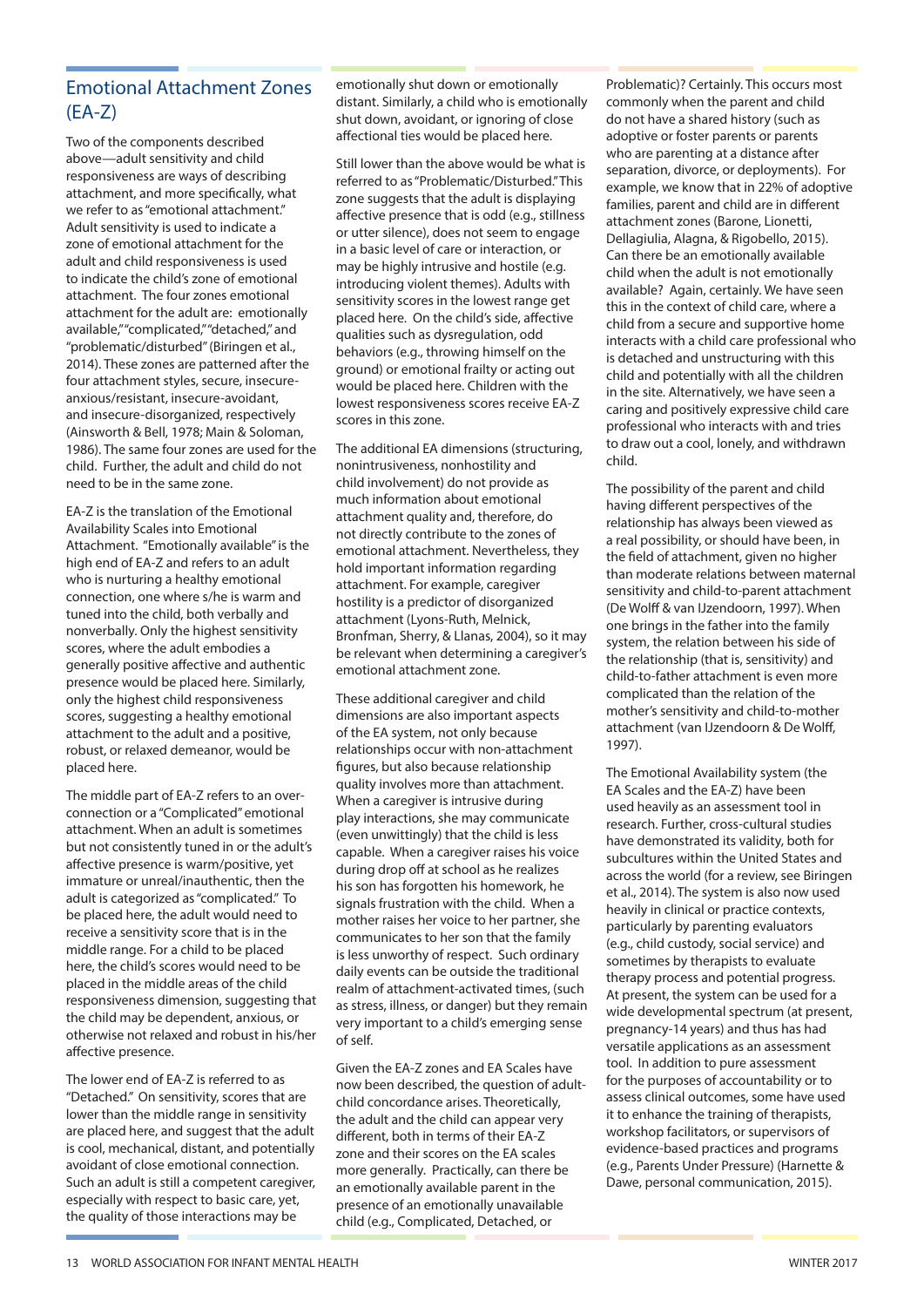## Moving Beyond Assessment to Intervention

Given the widespread use of the EA framework as an assessment system, it makes sense to expand upon this framework to include preventive and treatment-focused interventions. We have developed and evaluated a 4-to-6 session EA intervention manual (summarized in Baker, Biringen, Meyer-Parsons, & Schneider, 2015; Biringen et al., 2010) that can be delivered in group or individual sessions. The intervention is based in the "three pillars" of our work: attachment, emotional availability, and mindfulness (Biringen et al., 2015). Using these core concepts, the program helps parents or caregivers to consider their own attachment history, learn about emotional availability through psychoeducation, practice mindfulness, and reflect upon a video of their own interaction. A key "active" ingredient of this and other attachment-relevant interventions is the video playback (Bakermans-Kranenburg, van IJzendoorn, & Juffer 2003). Unlike other attachment-relevant interventions, however, ours involves the use of the more multifaceted EA framework, which has proven useful and valid for assessment (Biringen et al., 2014; Lotvin et al., 2015). How do we suggest that researchers, clinicians, and interventionists use EA as part of their intervention approach? Here are the 4-Rs of Brief EA:

## 1. Resources for Psychoeducation.

Prior to teaching parents and other caregivers skills, it is important to both describe the EA framework and to "sell" the importance of a researchbased framework. First, each of the six EA Scales should be described so that participants understand them. Next, offering research regarding the predictive value and importance of emotional availability can make caregivers more receptive to and interested in the intervention. As an example of a successful intervention that does this; the Gottman Couples Method uses psychoeducation to teach couples basic research the predictors of divorce (Gottman & Gottman, 2008). Similarly, an interventionist using the EA framework to facilitate behavior change for a caregiver-child relationship can teach basic research about EA and attachment. This could include describing the positive social-emotional and behavioral outcomes associated with a secure attachment (e.g. Sroufe, 2000). It could also describe how higher caregiver sensitivity and structuring

predicts greater child compliance (Lehman et al., 2002). More basic research on the predictive value of EA for child developmental outcomes, as well as for caregiver well-being, can be found in Biringen et al., 2014. Educational resources may be presented verbally, through a brief handout or booklet, with videos, or through a visual presentation. Some caregivers may find it challenging to receive psychoeducation. For example, a caregiver with an anxious representation may express extreme guilt regarding her parenting behaviors that interferes with her ability to reflect upon the new information. Alternately, a caregiver with a rigid view of relationships may become defensive and protest the ideas presented. If a group facilitator cannot effectively help these caregivers process these internal challenges in the group setting (or if it detracts from other caregivers' learning), we advise that caregivers be referred to individualized therapy. This could be individual, couple, or family work, depending on the needs and preferences of the caregiver.

### 2. Role Models Videos.

So that participants can learn to apply their newly acquired knowledge of the EA framework, it is important to show them role model videos of caregivers interacting with their children. In order to foster a full understanding, it is helpful to show a range of cases that represent a variety of EA-Z zones. The use of these brief clips helps participants apply what may initially seem like either abstract or unimportant ideas. Additionally, observing and discussing another parent's behavior and emotional expression can help set the stage for participants' self-reflection later in the intervention. As they watch the role model videos, participants are asked to describe what they see, using the language of emotional availability. The facilitator helps to guide this conversation by pointing out both strengths of the interaction and areas of growth. The facilitator should also draw a parallel between the EA-Z zones and attachment styles during this activity so that participants can begin to recognize signs of insecure and secure attachment. Watching and discussing role model videos prepares participants for is the next stage of the intervention, reflection.

### 3. Reflection.

Participants engage in three types of reflection: (1) Using the role model videos, they imagine what the parent and child are each experiencing. (2) Participants are guided through reflecting upon their attachment history and the parenting they received as a child. (3) Participants engage in self-reflection regarding their own current behavior and emotional expression with their children with their own children.

#### a. Role model video reflection:

By considering what the parent and child are feeling and doing in the role model video, the participants begin to practice perspective-taking and empathy, both of which are important in their own interactions with children.

#### b. Attachment history reflection:

Next, when participants reflect upon their own early relational experiences, they can gain insights into their current behavior and states of mind about relationships. This reflection may be relatively brief for some participants and much more elaborated for others. Helping participants to identify their childhood attachment style can be useful in facilitating these conversations. Some participants may have traumatic childhoods or otherwise find it difficult to identify positive aspects of their primary attachment figures, leading them to feel unresolved and confused about relationships. Asking these participants to identify a positive adult figure from their childhood who made them feel accepted, loved, and understood can help them develop a new model for relationships (Lieberman, Van Horn, & Ghosh Ippen, 2005). Nevertheless, it is important to also refer these adults to external services for more extensive therapeutic work. Depending on each of these participant's situations, this could be additional video-based work using the EA framework, or it may be more targeted trauma-informed individual therapy.

### c. Self-reflection:

Finally, participants should be offered opportunities to reflect upon their own interactions with their children. Ideally, this occurs by watching and discussing a short videotaped interaction between the participant and their child. This could also occur through a live observation of the caregiver-child interaction. The facilitator should use strengthsbased feedback, commentary that highlights the child's perspective, and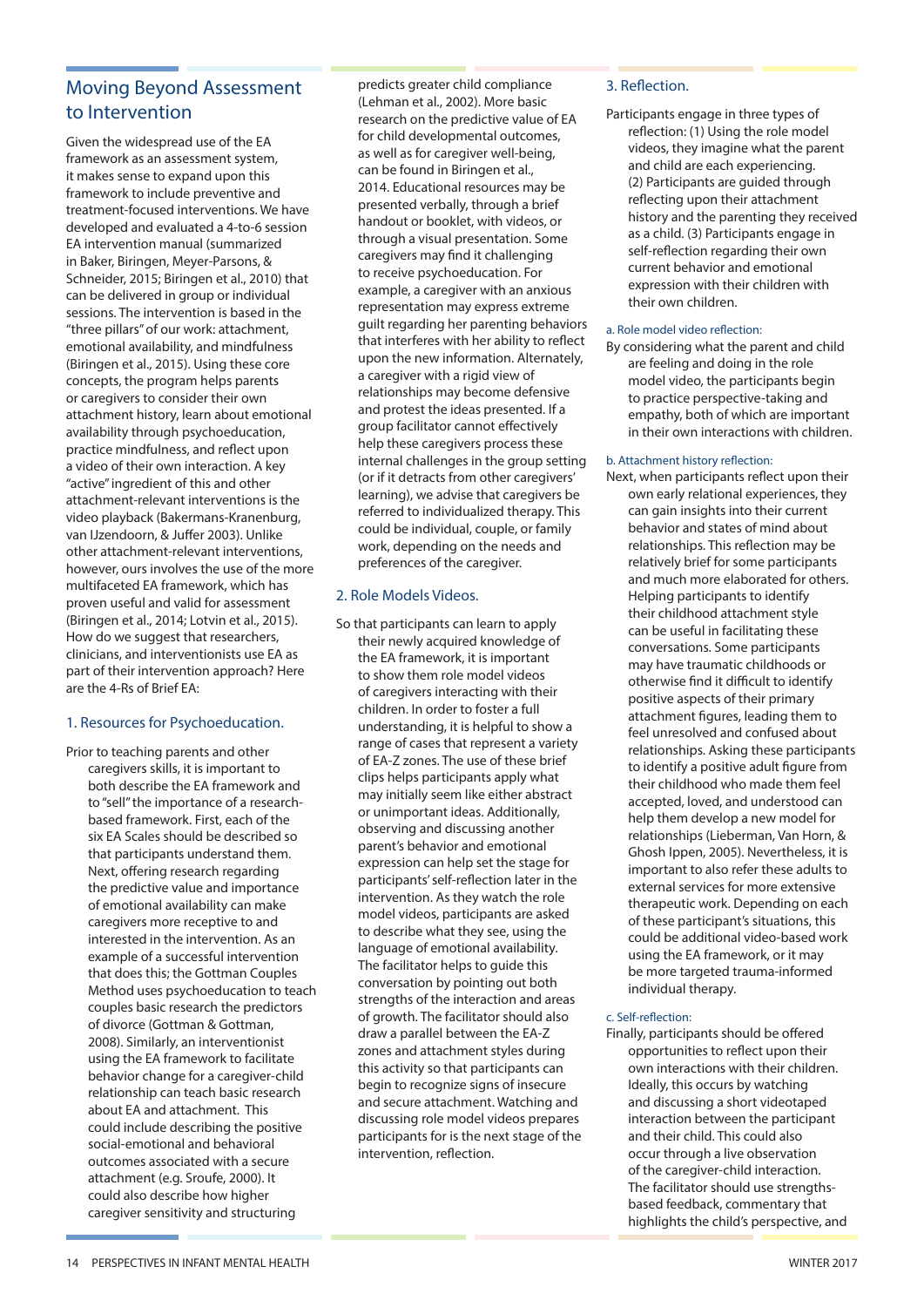questions about what surprised the caregiver. For example, strengthsbased feedback could include: "That was a frustrating situation, yet you managed to keep your cool" (nonhostility); "Look at how quickly you noticed your child's uncertainty about that new toy. I imagine she felt very comforted when you offered reassurance" (sensitivity). Commentary regarding the child's perspective could include: "Notice how eagerly he showed you that toy, I wonder if he's also showing you how much he loves to play with you" (child involvement); "Did you see how she pulled back a little when you tickled her face with the toy? She may be telling you that's too much" (nonintrusiveness). For older children or adolescents, facilitators may also choose to invite the child to offer insights into his or her feelings and thoughts during the videotaped interaction. During this self-reflection process, it can also help to ask participants what they found surprising while watching themselves. In our interventions, some caregivers have noticed important qualities of their own style, such as, "I looked more aloof with my child than I realized." While some of these constructive self-realizations may come from the participant after a video review, the interventionist can also gently bring about such conversation. Video-based feedback is a powerful tool to enhance parental sensitivity and improve parent-child relationship quality (Bakermans et al., 2003). However, it is also important to maintain a positive, collaborative, and accepting attitude when working with parents/caregivers in order to avoid them feeling judged or stigmatized. For this reason, it is important to build trust and rapport and to use strengths-based feedback.

#### 4. Relaxation and Regulation.

The adult's capacities to regulate his or her own emotions and to stay in the present moment are important to being emotionally available. Therefore, we recommend introducing mindfulness attitudes as a way to promote these skills (Kabat-Zinn & Hahn, 2009). These attitudes can then be integrated and practiced in several ways. The facilitator can offer brief mindfulness meditations that focus on breathing and relaxation. Participants may also choose ways to integrate mindfulness into their daily lives. Finally, participants may choose ways to integrate relaxation and regulation more generally, as self-care. Self-care includes everyday activities (such as exercise, social engagement, sleep, and proper nutrition), as well as a general attitude of self-compassion. These tools help parents and other caregivers remain calm, relaxed, natural, and comfortable, both with their children and in their everyday lives. Again, for caregivers with rigid, anxious, or unresolved states of mind, this task may be particularly challenging. These caregivers may require referrals to individualized therapy that can facilitate deeper processing.

This process describes the critical and active ingredients of our manualized EA intervention, but it can also be used as an add-on to enhance any treatment process. In particular, self-reflection upon caregiverchild interactions can easily be added to any intervention or treatment delivered to parents or teachers, for it is a powerful tool of change. The process of the "Four R's" is simple, yet profound in its ability to not only convey the language of emotional availability but also to provide seeds on attachment history and mentalizing/ insight as one is interacting with one's child. It also imparts to the parent the importance of self-care. Each portion, or "R," of the intervention is a "seed" and an invitation to learn and practice more. The intervention can consist of a brief 1 hour consultation with a parent, conducted by itself in a private practice setting. It could then be repeated in later sessions to gain further depth, and using a new video of the parent and child to track progress. Alternatively, this program can be used in a group setting, allowing the process to become one in which there is collective parenting discussion across participants. Given the wide applicability of the EA framework, across ages and cultural groups, this intervention offers a simple tool to enhance parent-child relationship quality among a wide range of populations.

Brief EA should be conducted by those already trained in the EA system (for more information see www. emotionalavailability.com). Facilitators should also be able to skillfully guide participants to understand the subtleties of perception and observation. Awareness of these qualities is a necessary condition for reworking them. Finally, facilitators should possess basic helping skills, such as empathy, acceptance, and reflective listening skills in order to create a warm and welcoming environment.

#### References

- Ainsworth, M.D.S., & Bell, S.M. (1970). Attachment, exploration, and separation: Illustrated by the behavior of one-year-olds in a strange situation. Child Development, 41, 49-67.
- Baker, M., Biringen, Z., Meyer-Parsons, B., & Schneider, A. (2015) An emotional availability based tele-intervention. Infant Mental Health Journal, 36, 179- 192. doi: 10.1002/imhj.21498
- Bakermans-Kranenberg, M.J., van IJzendoorn, M.H., & Juffer, F. (2003). Less is more: Meta-analyses of sensitivity and attachment interventions in early childhood. Psychological Bulletin, 129, 195-215.
- Barone, L., Lionetti, F., Dellagiulia, A., Alagna, C., & Rigobello, L. (2015, August). Promoting emotional availability in mothers of late adopted children: A randomized controlled trial using the VIPP-SD. 7th International Attachment Conference, New York.
- Biringen, Z. (2008). The Emotional Availability (EA) Scales and the Emotional Attachment & Emotional Availability (EA2) Clinical Screener (4th edition): Infancy/Early Childhood Version; Middle Childhood/Youth Versions; Therapist/Interventionist Manual; Couple Relationship Manual. Boulder, CO: <www. emotionalavailability.com>.
- Biringen, Z., Batten, R., Neelan, P., Altenhofen, S., Swaim, R., Bruce, A., Fetsch, R., Voitel, C., & Zachary, V. (2010). Emotional availability (EA): The assessment of and intervention for global parent-child relational quality. Journal of Experiential Psychotherapy, 49, 3-9.
- Biringen, Z., Closson, L., Derr-Moore, A......Warren, V., Lucas-Thompson, R., Harman, J., & Neu, M. (2015). Mindfulness, emotional availability, and emotional attachment: Three pillars of daily practice, Zero to Three Journal, 20-26.
- Biringen, Z., Derscheid, D., Vliegen, N., Closson, L., & Easterbrooks, A.E. (2014). Emotional availability (EA): Theoretical background, empirical research using the EA Scales, and clinical applications. Developmental Review.
- Biringen, Z., Robinson, J., & Emde, R. (1998). Emotional Availability Scales, 3th Edition. Unpublished Manual for the EAS-training. www. emotionalavailability.com